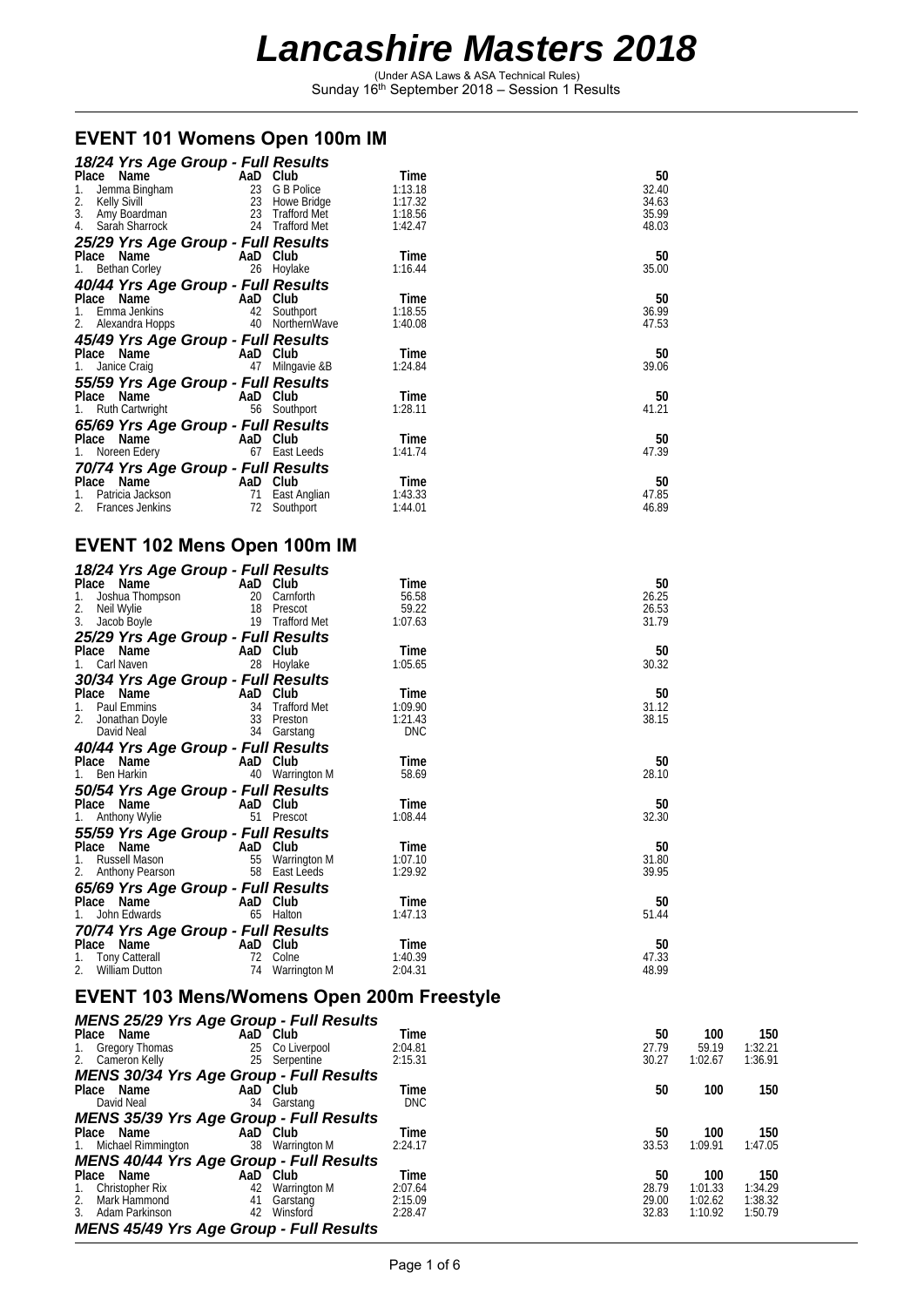(Under ASA Laws & ASA Technical Rules) Sunday 16th September 2018 – Session 1 Results

| Place Name                                                     | AaD | Club                | Time            | 50    | 100            | 150            |  |
|----------------------------------------------------------------|-----|---------------------|-----------------|-------|----------------|----------------|--|
| 1.<br>Philip Croxall                                           | 49  | Colne               | 2:29.88         | 34.64 | 1:13.31        | 1:52.57        |  |
| 2.<br>Michael Boyle                                            |     | 49 Trafford Met     | 2:37.76         | 36.23 | 1:16.88        | 1:58.19        |  |
| <b>MENS 55/59 Yrs Age Group - Full Results</b>                 |     |                     |                 |       |                |                |  |
| Place Name                                                     |     | AaD Club            | Time            | 50    | 100            | 150            |  |
| Mark Jones                                                     | 58  | Warrington M        | 2:25.09         | 34.27 | 1:10.90        | 1:48.37        |  |
| 2.<br>lan Powell                                               | 59  | Welsh Ind           | 2:35.76         | 35.00 | 1:16.21        | 1:56.48        |  |
| 3.<br>James Hunter                                             | 57  | Bracknell           | 2:48.15         | 37.41 | 2:48.13        |                |  |
| <b>MENS 60/64 Yrs Age Group - Full Results</b>                 |     |                     |                 |       |                |                |  |
| Place Name                                                     |     | AaD Club            | Time            | 50    | 100            | 150            |  |
| 1. Geoffrey Holme                                              |     | 64 Trafford Met     | 2:53.39         | 38.40 | 1:22.10        | 2:07.35        |  |
| <b>MENS 75/79 Yrs Age Group - Full Results</b>                 |     |                     |                 |       |                |                |  |
| Place Name                                                     |     | AaD Club            | Time            | 50    | 100            | 150            |  |
| 1. Keith Leary                                                 |     | 79 Blackpool Aq     | 4:00.17         | 50.02 | 1:49.60        | 2:54.95        |  |
| <b>WOMENS 25/29 Yrs Age Group - Full Results</b>               |     |                     |                 |       |                |                |  |
| Place Name                                                     |     | AaD Club            | Time            | 50    | 100            | 150            |  |
| 1. Emma Moreton                                                | 25  | <b>Trafford Met</b> | 2:32.96         | 33.04 | 1:11.09        | 2:32.96        |  |
| <b>WOMENS 50/54 Yrs Age Group - Full Results</b>               |     |                     |                 |       |                |                |  |
| Place Name                                                     |     | AaD Club            | Time            | 50    | 100            | 150            |  |
| Judy Brown<br>1.                                               |     | 54 Warrington M     | 2:25.41         | 34.49 | 1:11.13        | 1:48.65        |  |
| 2. Elaine Cooke                                                |     | 54 Southport        | 3:11.10         | 43.31 | 1:31.83        | 2:22.31        |  |
| <b>WOMENS 60/64 Yrs Age Group - Full Results</b>               |     |                     |                 |       |                |                |  |
| Place Name                                                     |     | AaD Cluḃ            | Time            | 50    | 100            | 150            |  |
| 1. Jill Jones                                                  | 61  | Blackpool Aq        | 2:38.95         | 35.91 | 1:15.89        | 1:57.29        |  |
| <b>WOMENS 70/74 Yrs Age Group - Full Results</b>               |     |                     |                 |       |                |                |  |
| Place Name                                                     |     | AaD Club            | Time            | 50    | 100            | 150            |  |
| 1. Patricia Jackson                                            | 71  | East Anglian        | 3:27.03         | 47.70 | 1:41.23        | 2:34.52        |  |
|                                                                |     |                     |                 |       |                |                |  |
| <b>WOMENS 75/79 Yrs Age Group - Full Results</b><br>Place Name |     |                     |                 | 50    |                |                |  |
| 1.<br>Doreen Gordon                                            |     | AaD Club            | Time<br>3:50.47 | 48.29 | 100<br>1:46.79 | 150<br>2:48.80 |  |
|                                                                |     | 76 Southport        |                 |       |                |                |  |

#### **EVENT 104 Womens Open 50m Backstroke**

|                 |                    | 18/24 Yrs Age Group - Full Results |     |                 |               |
|-----------------|--------------------|------------------------------------|-----|-----------------|---------------|
| Place           | Name               | AaD                                |     | Club            | Time          |
| 1.              | Jessica Whittle    |                                    | 24  | Howe Bridge     | 34.14         |
| 2. Kelly Sivill |                    |                                    | 23  | Howe Bridge     | 35.51         |
| 3.              | Jessica Hargreaves |                                    | 23  | Howe Bridge     | 36.53         |
|                 |                    | 25/29 Yrs Age Group - Full Results |     |                 |               |
| Place Name      |                    |                                    |     | AaD Club        | Time          |
|                 | Louise Richards    |                                    |     | 29 Trafford Met | <b>DNC</b>    |
|                 |                    | 35/39 Yrs Age Group - Full Results |     |                 |               |
| Place Name      |                    | AaD                                |     | Club            | Time          |
| 1.              | Sara Lang          |                                    | 38  | Southport       | 35.80         |
| 2.              | Marie Coquet       |                                    | 39  | NorthernWave    | 52.47         |
|                 |                    | 40/44 Yrs Age Group - Full Results |     |                 |               |
| Place Name      |                    |                                    | AaD | Club            | Time          |
|                 | 1. Emma Jenkins    |                                    | 42  | Southport       | 39.94         |
|                 |                    | 45/49 Yrs Age Group - Full Results |     |                 |               |
| Place           | <b>Name</b>        | AaD                                |     | Club            | Time          |
| 1.              | Andrea Thomas      |                                    | 49  | Hoylake         | 42.88         |
|                 |                    | 50/54 Yrs Age Group - Full Results |     |                 |               |
| Place Name      |                    |                                    |     | AaD Club        | Time          |
| 1. Elaine Craig |                    |                                    | 51  | Milngavie &B    | 43.41         |
|                 |                    | 55/59 Yrs Age Group - Full Results |     |                 |               |
| Place           | Name               | AaD                                |     | Club            | Time          |
| 1. Karen Barton |                    |                                    | 58  | Southport       | 39.36         |
| 2. Pamela Lane  |                    |                                    | 56  | Leyland Barr    | 53.11         |
|                 |                    | 60/64 Yrs Age Group - Full Results |     |                 |               |
| Place Name      |                    |                                    | AaD | Club            | Time          |
|                 | 1. Elaine Fitchie  |                                    | 62  | Leyland Barr    | 43.89         |
|                 |                    | 70/74 Yrs Age Group - Full Results |     |                 |               |
| Place           | Name               | AaD                                |     | Club            | Time          |
|                 | 1. Frances Jenkins |                                    | 72  | Southport       | 46.91         |
|                 |                    |                                    |     |                 |               |
|                 | Name               | 75/79 Yrs Age Group - Full Results | AaD | Club            |               |
| Place           | Doreen Gordon      |                                    | 76  | Southport       | Time<br>51.62 |
|                 |                    |                                    |     |                 |               |
|                 |                    |                                    |     |                 |               |

#### **EVENT 105 Mens Open 50m Backstroke**

| 25/29 Yrs Age Group - Full Results |                 |            |
|------------------------------------|-----------------|------------|
| Place Name                         | AaD Club        | Time       |
| 1. Stephen McQuilliam              | 25 Co Liverpool | 32.46      |
| 2. Craig Booth                     | 25 Oswestry Ott | 35.23      |
| 30/34 Yrs Age Group - Full Results |                 |            |
| Place Name                         | AaD Club        | Time       |
| David Neal                         | 34 Garstang     | <b>DNC</b> |
| 40/44 Yrs Age Group - Full Results |                 |            |
| Place Name                         | AaD Club        | Time       |
| 1. Matthew Burrows                 | 41 Leyland Barr | 34.11      |
| 45/49 Yrs Age Group - Full Results |                 |            |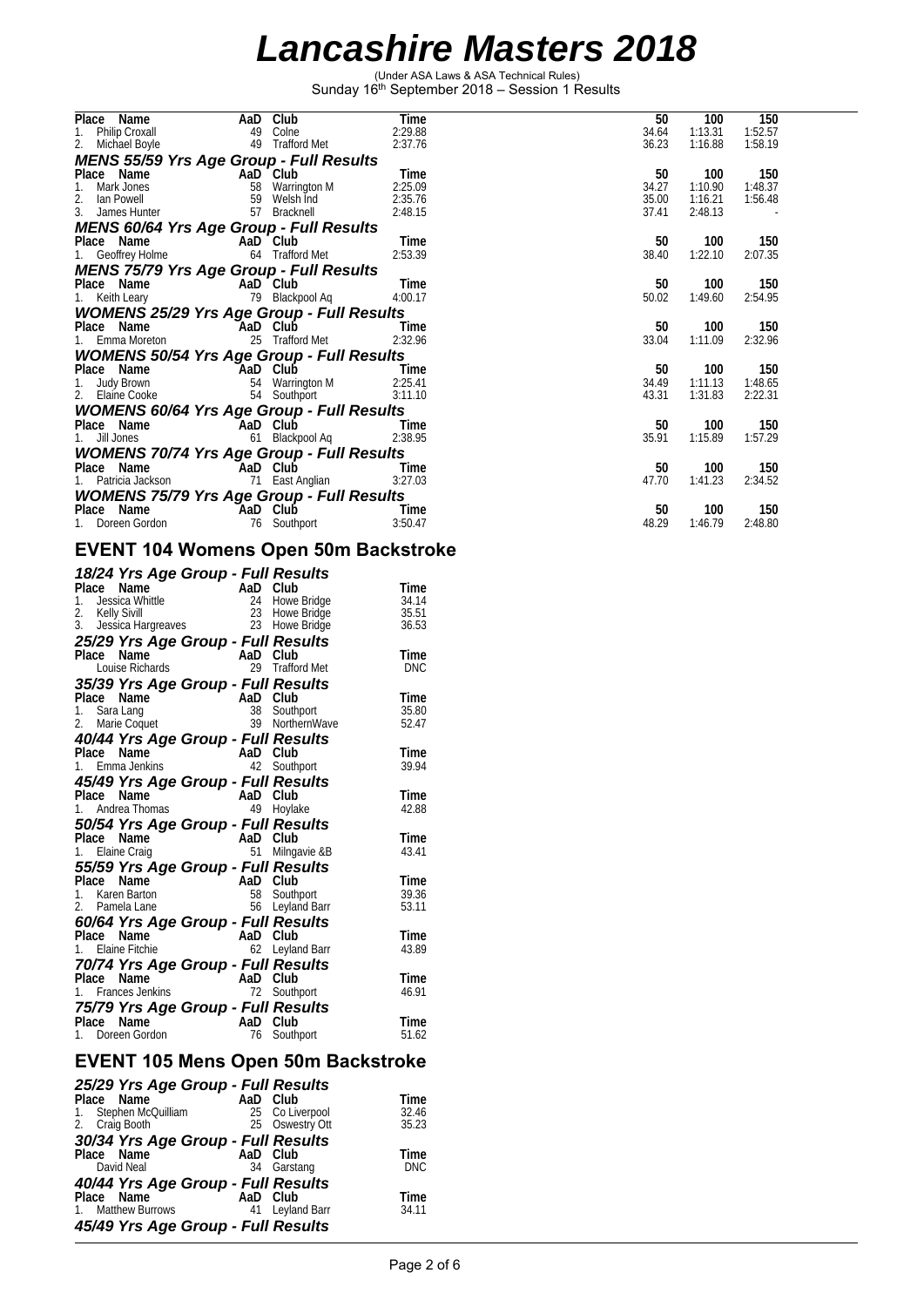(Under ASA Laws & ASA Technical Rules) Sunday 16th September 2018 – Session 1 Results

| Place<br>Name                      | AaD | Club                | Time            |
|------------------------------------|-----|---------------------|-----------------|
| <b>Robert Ardron</b>               | 49  | Preston             | 41.23           |
| 50/54 Yrs Age Group - Full Results |     |                     |                 |
| Place Name                         |     | AaD Club            | Time            |
| 1. Christopher Horne               | 51  | Leyland Barr        | 41.64           |
| 55/59 Yrs Age Group - Full Results |     |                     |                 |
| Place Name                         | AaD | Club                | Time            |
| Alec Johnson<br>1.                 | 56  | <b>Trafford Met</b> | 30.57           |
| 2. Edwin Lace                      | 59  | NorthernWave        | 48.46           |
| 65/69 Yrs Age Group - Full Results |     |                     |                 |
| Place<br>Name                      | AaD | Club                | Time            |
| Derek Booth<br>1.                  | 69  | <b>Warrington M</b> | 42.49           |
| Raymond Marshall                   | 69  | Halton              | DQ <sub>3</sub> |
| 70/74 Yrs Age Group - Full Results |     |                     |                 |
| Place<br>Name                      | AaD | Club                | Time            |
| <b>Tony Catterall</b><br>1.        | 72  | Colne               | 45.10           |
| Neil Jackson<br>2.                 | 72  | Southport           | 49.23           |
| 3.<br>William Dutton               | 74  | Warrington M        | 52.31           |
|                                    |     |                     |                 |

#### **EVENT 106 Womens Open 100m Breaststroke**

| 18/24 Yrs Age Group - Full Results                          |                    |         |       |
|-------------------------------------------------------------|--------------------|---------|-------|
| Place Name                                                  | and AaD Club       | Time    | 50    |
| 1. Amy Boardman                                             | 23 Trafford Met    | 1:28.66 | 40.51 |
| 25/29 Yrs Age Group - Full Results                          |                    |         |       |
| Place Name                                                  | AaD Club           | Time    | 50    |
| 1. Georgina Gardner-Stock 25 N'wich Seals                   |                    | 1:27.47 | 39.44 |
| 30/34 Yrs Age Group - Full Results                          |                    |         |       |
| Place Name AaD Club                                         |                    | Time    | 50    |
| 1. Sarah Roberts                                            | 30<br>Manch Tri    | 1:19.49 | 37.79 |
| 35/39 Yrs Age Group - Full Results                          |                    |         |       |
| Place Name AaD Club                                         |                    | Time    | 50    |
| 1. Carole Jepson 36 Leyland Barr                            |                    | 1:21.72 | 38.31 |
|                                                             |                    |         |       |
| 40/44 Yrs Age Group - Full Results<br>Place Name - AaD Club |                    | Time    | 50    |
| 1. Emma Jenkins 42 Southport                                |                    | 1:25.03 | 40.54 |
| 45/49 Yrs Age Group - Full Results                          |                    |         |       |
| Place Name AaD Club                                         |                    | Time    | 50    |
| 1. Janice Craig                                             | 47<br>Milngavie &B | 1:36.84 | 44.24 |
| 70/74 Yrs Age Group - Full Results                          |                    |         |       |
| Place Name                                                  | AaD Club           | Time    | 50    |
| 1. Frances Jenkins 72 Southport                             |                    | 1:48.17 | 51.54 |

### **EVENT 107 Mens Open 100m Breaststroke**

| 18/24 Yrs Age Group - Full Results |          |                 |            |       |
|------------------------------------|----------|-----------------|------------|-------|
| Place Name                         | AaD Club |                 | Time       | 50    |
| Luke Mallia<br>$1_{\cdot}$         |          | 19 Trafford Met | 1:07.07    | 31.36 |
| 2.<br>Stephen Marshall             |          | 23 Blackpool Aq | 1:12.20    | 33.78 |
| 25/29 Yrs Age Group - Full Results |          |                 |            |       |
| Place Name                         | AaD Club |                 | Time       | 50    |
| Dean Heaps<br>1.                   |          | 26 Preston      | 1:07.56    | 32.41 |
| 2.<br>Cameron Kelly                |          | 25 Serpentine   | 1:27.45    | 41.21 |
| 30/34 Yrs Age Group - Full Results |          |                 |            |       |
| Place Name                         | AaD Club |                 | Time       | 50    |
| David Neal                         |          | 34 Garstang     | <b>DNC</b> |       |
| 35/39 Yrs Age Group - Full Results |          |                 |            |       |
| Place Name                         | AaD Club |                 | Time       | 50    |
| <b>Phillip Burchell</b><br>1.      |          | 38 Holywell     | 1:13.13    | 34.13 |
| 2.<br>Stephen Barrow               |          | 39 Howe Bridge  | 1:20.92    | 36.74 |
| 40/44 Yrs Age Group - Full Results |          |                 |            |       |
| Place Name                         | AaD Club |                 | Time       | 50    |
| $1_{\cdot}$<br>Ben Harkin          |          | 40 Warrington M | 1:17.34    | 36.59 |
| 45/49 Yrs Age Group - Full Results |          |                 |            |       |
| Place Name                         | AaD Club |                 | Time       | 50    |
| Christopher Hamer<br>1.            |          | 46 Leyland Barr | 1:16.58    | 35.24 |
| 50/54 Yrs Age Group - Full Results |          |                 |            |       |
| Place Name                         | AaD Club |                 | Time       | 50    |
| <b>Anthony Wylie</b>               | 51       | Prescot         | 1:15.34    | 35.70 |
| Michael Stott<br>2.                |          | 51 Leyland Barr | 1:44.60    | 49.11 |
| 55/59 Yrs Age Group - Full Results |          |                 |            |       |
| Place Name                         | AaD Club |                 | Time       | 50    |
| Edwin Lace                         |          | 59 NorthernWave | 1:36.79    | 45.72 |
| 65/69 Yrs Age Group - Full Results |          |                 |            |       |
| Place Name                         | AaD Club |                 | Time       | 50    |
| John Edwards<br>$1_{\cdot}$        |          | 65 Halton       | 1:49.80    | 51.52 |
| 2.<br>Derek Booth                  |          | 69 Warrington M | 1:53.28    | 54.84 |
| 3. Raymond Marshall                |          | 69 Halton       | 2:07.58    | 58.28 |
| 70/74 Yrs Age Group - Full Results |          |                 |            |       |
| Place Name                         | AaD Club |                 | Time       | 50    |
| 1. Tony Catterall                  |          | 72 Colne        | 1:48.30    | 50.88 |
|                                    |          |                 |            |       |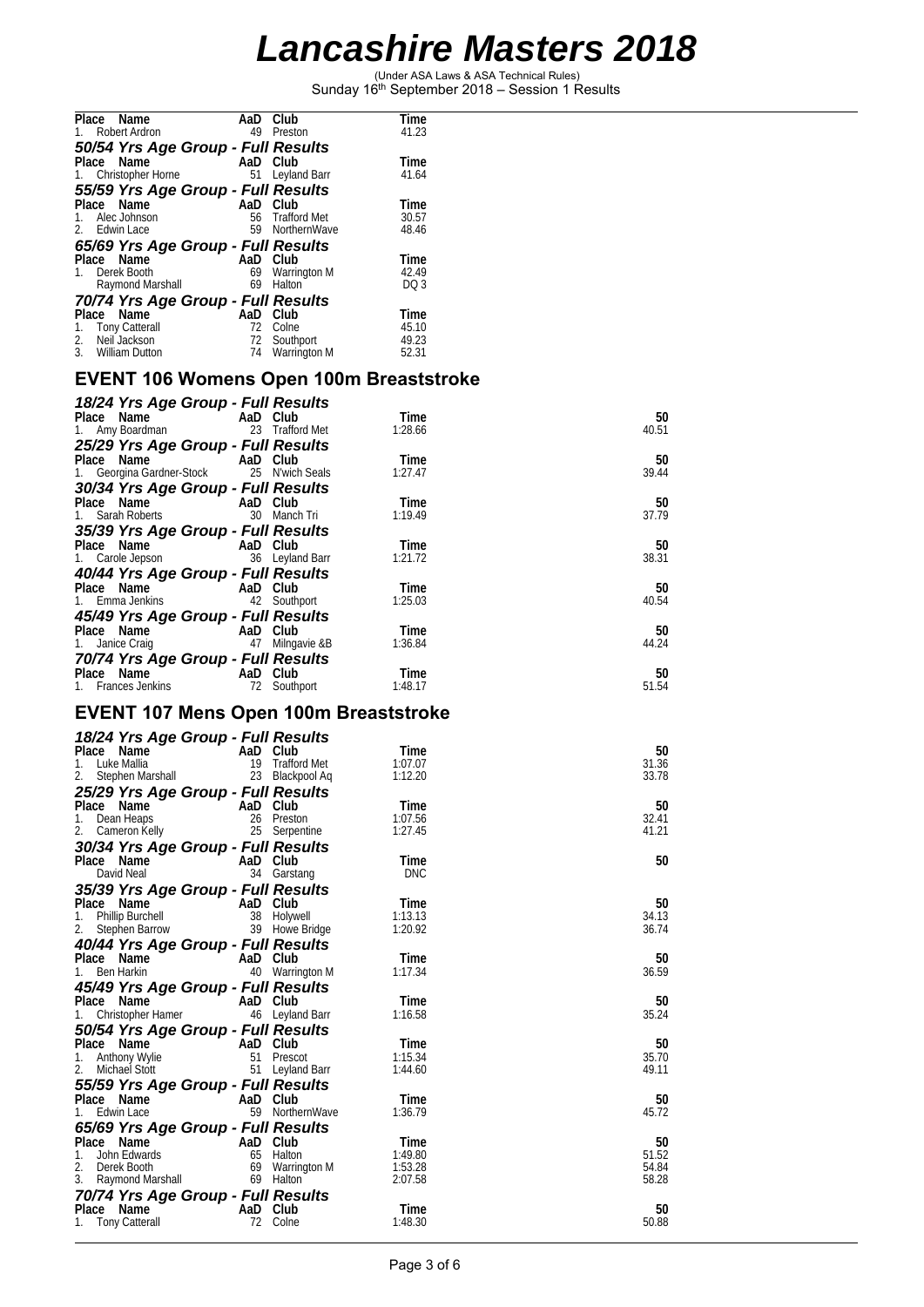(Under ASA Laws & ASA Technical Rules) Sunday 16th September 2018 – Session 1 Results

### **EVENT 108 Womens Open 50m Freestyle**

| 18/24 Yrs Age Group - Full Results                  |          |                            |                |
|-----------------------------------------------------|----------|----------------------------|----------------|
| Place<br>Name                                       | AaD      | Club                       | Time           |
| 1.<br>Jemma Bingham                                 | 23       | G B Police                 | 29.63          |
| 2.<br>Kelly Sivill<br>3.<br>Eleanor Dunstan         | 23<br>20 | Howe Bridge<br>Howe Bridge | 30.56<br>31.07 |
| 4. Jessica Whittle                                  | 24       | Howe Bridge                | 31.40          |
| 5. Jessica Hargreaves                               | 23       | Howe Bridge                | 33.10          |
| 6. Sarah Sharrock                                   | 24       | <b>Trafford Met</b>        | 39.48          |
| 25/29 Yrs Age Group - Full Results                  |          |                            |                |
| Place Name                                          | AaD Club |                            | Time           |
| 1. Emma Moreton                                     | 25       | <b>Trafford Met</b>        | 30.77          |
| Louise Richards                                     | 29       | <b>Trafford Met</b>        | <b>DNC</b>     |
| 35/39 Yrs Age Group - Full Results<br>Place         | AaD      | Club                       |                |
| Name<br>Sara Lang<br>1.                             | 38       | Southport                  | Time<br>31.03  |
| 2.<br>Marie Coquet                                  | 39       | NorthernWave               | 43.30          |
| 40/44 Yrs Age Group - Full Results                  |          |                            |                |
| Place Name                                          | AaD Club |                            | Time           |
| 1. Alexandra Hopps                                  | 40       | NorthernWave               | 41.40          |
| 45/49 Yrs Age Group - Full Results                  |          |                            |                |
| Place<br>Name                                       | AaD      | Club                       | Time           |
| Andrea Thomas<br>1.                                 | 49       | Hoylake                    | 35.66          |
| 50/54 Yrs Age Group - Full Results                  |          |                            |                |
| Place<br>Name                                       | AaD      | Club                       | Time           |
| Elaine Craig<br>1.<br>2.                            | 51       | Milngavie &B               | 36.55          |
| Elaine Cooke                                        | 54       | Southport                  | 38.79          |
| 55/59 Yrs Age Group - Full Results<br>Place<br>Name | AaD      | Club                       | Time           |
| 1.<br>Pamela Lane                                   | 56       | Leyland Barr               | 44.52          |
|                                                     |          |                            |                |
| 60/64 Yrs Age Group - Full Results<br>Place<br>Name | AaD      | Club                       | Time           |
| Elaine Fitchie                                      | 62       | Leyland Barr               | 38.77          |
| 75/79 Yrs Age Group - Full Results                  |          |                            |                |
| Place Name                                          | AaD Club |                            | Time           |
| Doreen Gordon<br>1.                                 | 76       | Southport                  | 43.90          |

#### **EVENT 109 Mens Open 50m Freestyle**

|          | 18/24 Yrs Age Group - Full Results                                                      |                |                                 |                |
|----------|-----------------------------------------------------------------------------------------|----------------|---------------------------------|----------------|
|          | Place Name                                                                              | AaD Club       |                                 | Time           |
| 1.<br>2. | Neil Wylie<br>Jacob Boyle                                                               | 18             | Prescot<br>19 Trafford Met      | 23.27<br>26.10 |
|          |                                                                                         |                |                                 |                |
|          | 25/29 Yrs Age Group - Full Results                                                      | AaD Club       |                                 |                |
|          | Place Name<br>1. Carl Naven                                                             | 28             | Hoylake                         | Time<br>25.98  |
|          | Stephen McQuilliam                                                                      | 25             | Co Liverpool                    | 27.12          |
|          |                                                                                         | 25             | Serpentine                      | 27.37          |
|          | 2. Stepnen<br>3. Cameron Kelly<br>2019 Booth<br>4. Craig Booth                          | 25             | Oswestry Ott                    | 29.37          |
|          | 30/34 Yrs Age Group - Full Results                                                      |                |                                 |                |
|          | Place Name                                                                              | AaD Club       |                                 | Time           |
|          | 1. Adam Carlisle                                                                        | 34             | Blackpool Aq                    | 25.35          |
| 2.       | <b>Paul Emmins</b>                                                                      | 34             | Trafford Met                    | 25.96          |
|          | 3. Jonathan Doyle                                                                       |                | 33 Preston                      | 33.63          |
|          | 35/39 Yrs Age Group - Full Results                                                      |                |                                 |                |
|          | Place Name                                                                              | AaD Club       |                                 | Time           |
|          | 1. Michael Rimmington                                                                   | 38<br>38       | <b>Warrington M</b><br>Holywell | 27.70<br>29.82 |
|          | 2. Phillip Burchell<br>3. Stephen Barrov<br><b>Stephen Barrow</b>                       | 39             | Howe Bridge                     | 30.07          |
|          | 40/44 Yrs Age Group - Full Results                                                      |                |                                 |                |
| Place    | Name                                                                                    | AaD            | Club                            | Time           |
|          | 1. Mark Hammond                                                                         | 41             | Garstang                        | 26.62          |
|          | 2. Russell Brass                                                                        | 43             | Clitheroe                       | 27.91          |
|          | 3. Matthew Burrows                                                                      | 41             | Leyland Barr                    | 28.03          |
|          | 4. Adam Parkinson                                                                       |                | 42 Winsford                     | 29.53          |
|          | 45/49 Yrs Age Group - Full Results                                                      |                |                                 |                |
| Place    | Name                                                                                    | AaD Club       |                                 | Time           |
|          | 1. Michael Boyle                                                                        | 49             | <b>Trafford Met</b>             | 29.62          |
| 2.       | Robert Ardron                                                                           | 49             | Preston                         | 31.68          |
|          | 50/54 Yrs Age Group - Full Results                                                      |                |                                 |                |
| Place    | Name                                                                                    | AaD Club<br>52 | NorthernWave                    | Time<br>31.03  |
|          | 1. Peter Massheder<br>2. Christopher Horne<br>3. Stephen Moores                         | 51             | Leyland Barr                    | 32.48          |
|          |                                                                                         | 51             | <b>Trafford Met</b>             | 35.98          |
|          | 4. Michael Stott                                                                        | 51             | Leyland Barr                    | 39.09          |
|          | Alex Metcalfe                                                                           | 51             | Preston                         | <b>DNC</b>     |
|          | 55/59 Yrs Age Group - Full Results                                                      |                |                                 |                |
|          | Place Name $\frac{1}{2}$ A.<br>1. Ian Powel<br>2. Anthony Pearson<br>2. Anthony Pearson | AaD            | Club                            | Time           |
|          |                                                                                         | 59             | Welsh Ind                       | 31.24          |
|          |                                                                                         | 58             | East Leeds                      | 31.62          |
| 3.       | James Hunter                                                                            | 57             | <b>Bracknell</b>                | 32.31          |
|          | 60/64 Yrs Age Group - Full Results                                                      |                |                                 |                |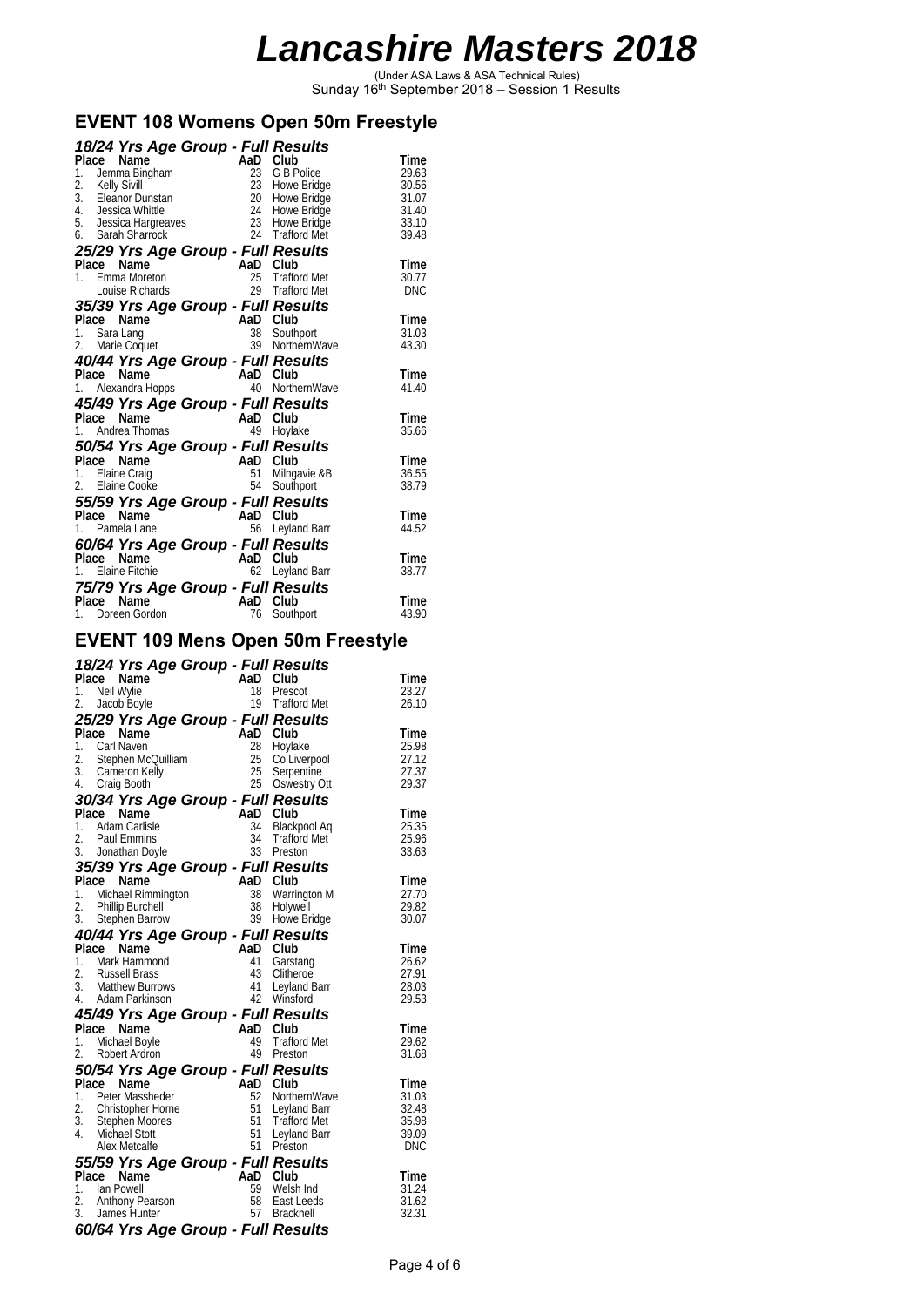(Under ASA Laws & ASA Technical Rules) Sunday 16th September 2018 – Session 1 Results

**Place Name AaD Club Time** 

| 1. Steven Wall                                                 | 64 Co Liverpool                                              | 30.69                                      |                |                                          |
|----------------------------------------------------------------|--------------------------------------------------------------|--------------------------------------------|----------------|------------------------------------------|
| 65/69 Yrs Age Group - Full Results                             |                                                              |                                            |                |                                          |
| Place Name<br>Derek Booth<br>1.                                | AaD Club<br>69 Warrington M<br>65 Blackpool Aq<br>65 Halting | Time<br>33.53                              |                |                                          |
| 2.<br>Brian Ryder                                              |                                                              | 34.74                                      |                |                                          |
| 3.<br>John Edwards                                             | 65 Halton                                                    | 40.18                                      |                |                                          |
| 4. Raymond Marshall                                            | 69 Halton                                                    | 44.73                                      |                |                                          |
| 70/74 Yrs Age Group - Full Results                             |                                                              |                                            |                |                                          |
| Place Name                                                     | $AaD$ Club                                                   | Time                                       |                |                                          |
| 1. William Dutton                                              | 74 Warrington M                                              | 41.05                                      |                |                                          |
| 75/79 Yrs Age Group - Full Results                             | AaD Club                                                     | Time                                       |                |                                          |
| Place Name<br>1. Keith Leary                                   | 79 Blackpool Aq                                              | 44.86                                      |                |                                          |
| <b>EVENT 110 Womens Open 100m Butterfly</b>                    |                                                              |                                            |                |                                          |
| 18/24 Yrs Age Group - Full Results                             |                                                              |                                            |                |                                          |
| Place Name                                                     | AaD Club                                                     | Time                                       | 50             |                                          |
| 1. Jemma Bingham                                               | 23 G B Police                                                | 1:12.60                                    | 33.70          |                                          |
| 25/29 Yrs Age Group - Full Results                             |                                                              |                                            | 50             |                                          |
| Place Name AaD Club<br>1. Sarah James                          | 26 Co Liverpool                                              | Time<br>1:11.80                            | 34.14          |                                          |
| 2. Bethan Corley                                               | 26 Hoylake                                                   | 1:12.06                                    | 33.63          |                                          |
| 45/49 Yrs Age Group - Full Results                             |                                                              |                                            |                |                                          |
| Place Name                                                     | - AaD Club                                                   | Time                                       | 50             |                                          |
| Andrea Thomas                                                  | 49 Hoylake                                                   | <b>DNC</b>                                 |                |                                          |
| 70/74 Yrs Age Group - Full Results<br>Place Name               | AaD Club                                                     | Time                                       | 50             |                                          |
| 1. Patricia Jackson                                            | 71 East Anglian                                              | 1:53.89                                    | 51.86          |                                          |
|                                                                |                                                              |                                            |                |                                          |
| <b>EVENT 111 Mens Open 100m Butterfly</b>                      |                                                              |                                            |                |                                          |
| 25/29 Yrs Age Group - Full Results<br>Place Name               | AaD Club                                                     | Time                                       | 50             |                                          |
| 1. Dean Heaps                                                  | 26 Preston                                                   | 1:06.97                                    | 30.76          |                                          |
| Carl Naven                                                     | 28 Hoylake                                                   | <b>DNC</b>                                 |                |                                          |
| 30/34 Yrs Age Group - Full Results                             |                                                              |                                            |                |                                          |
| Place Name                                                     | AaD Club                                                     | Time                                       | 50             |                                          |
| 1. Daniel Burrows<br>35/39 Yrs Age Group - Full Results        | 30 Trafford Met                                              | 1:10.13                                    | 30.79          |                                          |
| Place Name                                                     | AaD Club                                                     | Time                                       | 50             |                                          |
| Jonthan Grundy<br>1.                                           | 36 Preston                                                   | 1:06.77                                    | 30.51          |                                          |
| 40/44 Yrs Age Group - Full Results                             |                                                              |                                            |                |                                          |
| Place Name                                                     | AaD Club                                                     | Time                                       | 50             |                                          |
| Ben Harkin<br>1.                                               | 40 Warrington M                                              | 1:04.52                                    | 31.27          |                                          |
| 45/49 Yrs Age Group - Full Results<br>Place Name               | AaD Club                                                     | Time                                       | 50             |                                          |
| 1. Eric Fewster                                                | 46 NorthernWave                                              | 1:13.47                                    | 33.52          |                                          |
| 50/54 Yrs Age Group - Full Results                             |                                                              |                                            |                |                                          |
| Place Name                                                     | AaD Club                                                     | Time                                       | 50             |                                          |
| 1. Anthony Wylie                                               | 51 Prescot                                                   | 1:08.44                                    | 31.72          |                                          |
| 55/59 Yrs Age Group - Full Results                             |                                                              |                                            |                |                                          |
| Place Name<br>Russell Mason<br>1.                              | AaD Club<br>55 Warrington M                                  | Time<br>1:10.38                            | 50<br>32.44    |                                          |
| 60/64 Yrs Age Group - Full Results                             |                                                              |                                            |                |                                          |
| Place Name                                                     | AaD Club                                                     | Time                                       | 50             |                                          |
| 1. Steven Wall                                                 | 64 Co Liverpool                                              | 1:13.48                                    | 33.88          |                                          |
|                                                                |                                                              | EVENT 112 Mens/Womens Open 200m Backstroke |                |                                          |
| <b>MENS 40/44 Yrs Age Group - Full Results</b>                 |                                                              |                                            |                |                                          |
| Place Name                                                     | AaD Club                                                     | Time                                       | 50             | 100<br>150                               |
| 1. Christopher Rix<br>2. Trevor Eland                          | 42 Warrington M<br>42 Warrington M                           | 2:17.83<br>2:21.54                         | 31.79<br>33.84 | 1:06.59<br>1:42.28<br>2:21.54            |
| <b>MENS 45/49 Yrs Age Group - Full Results</b>                 |                                                              |                                            |                |                                          |
| Place Name                                                     | AaD Club                                                     | Time                                       | 50             | 100<br>150                               |
| 1. Philip Croxall                                              | 49 Colne                                                     | 3:07.23                                    | 45.19          | 1:33.44<br>2:20.89                       |
| <b>MENS 55/59 Yrs Age Group - Full Results</b>                 |                                                              |                                            |                |                                          |
| Place Name                                                     | AaD Club                                                     | Time                                       | 50             | 100<br>150                               |
| 1. Alec Johnson<br>2. Mark Jones                               | 56 Trafford Met<br>58 Warrington M                           | 2:30.85<br>2:53.87                         | 34.71<br>41.39 | 1:52.24<br>1:11.90<br>1:25.21<br>2:09.87 |
| <b>MENS 60/64 Yrs Age Group - Full Results</b>                 |                                                              |                                            |                |                                          |
| Place Name                                                     | AaD Club                                                     | Time                                       | 50             | 100<br>150                               |
| 1. Geoffrey Holme                                              | 64 Trafford Met                                              | 3:17.48                                    | 45.24          | 1:34.64<br>2:26.10                       |
| <b>MENS 70/74 Yrs Age Group - Full Results</b>                 |                                                              |                                            |                |                                          |
| Place Name                                                     | AaD Club                                                     | Time                                       | 50             | 100<br>150                               |
| 1. Neil Jackson                                                | 72 Southport                                                 | 3:52.83                                    | 55.22          | 1:54.38<br>2:53.84                       |
| <b>WOMENS 18/24 Yrs Age Group - Full Results</b><br>Place Name | AaD Club                                                     | Time                                       | 50             | 100<br>150                               |
| 1. Amy Boardman                                                | 23 Trafford Met                                              | 2:49.05                                    | 38.56          | 1:20.90<br>2:05.08                       |
|                                                                |                                                              |                                            |                |                                          |